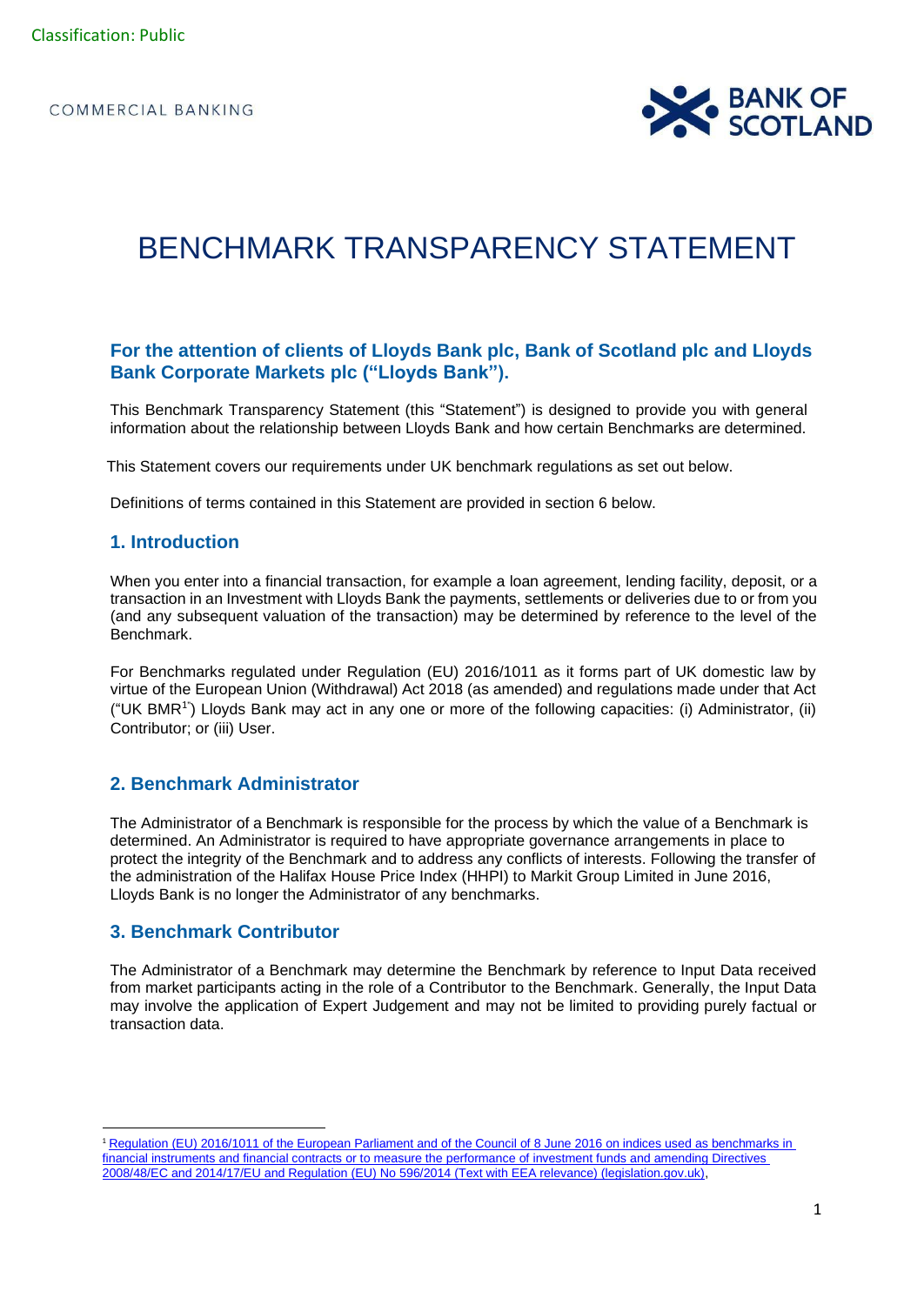Lloyds Bank plc is a Contributor to the following Benchmarks:

| <b>Benchmark</b>                        | <b>Benchmark Administrator</b>                       |
|-----------------------------------------|------------------------------------------------------|
| London Interbank Offered Rate (LIBOR)   | <b>ICE Benchmark Administration Limited</b><br>(IBA) |
| <b>Halifax House Price Index (HHPI)</b> | <b>Markit Group Limited</b>                          |

In the case of these Benchmarks, Lloyds Bank contributes data in accordance with the Administrator's Submitters' Code of Conduct. For the **Halifax House Price Index** Lloyds Bank is the only Contributor. Lloyds Bank does not exercise Expert Judgement when submitting Contributions to this Benchmark.

In relation to LIBOR and HHPI, Lloyds Bank also ensures it adheres to relevant codes of conduct as required by the administrator.

In our capacity as contributor, we have internal controls and procedures in place to monitor that any Input Data contributed to an Administrator is not affected by any existing or potential conflicts of interest and where any discretion is required it is independently and honestly exercised. These include amongst others adherence to relevant codes of conduct, the appointment of a benchmark officer and a conflicts register to monitor and manage potential conflicts.

# **4. Benchmark User**

Products or transactions offered to you by Lloyds Bank may reference a Benchmark for which Lloyds Bank is not an Administrator or a Contributor. In such circumstances, the Lloyds Bank entity is only a User of the Benchmark that is administered by a third party, and makes no representation or warranty with respect to the Administrator's determination of such Benchmarks.

In making use of a Benchmark, Lloyds Bank may reference the Benchmark for internal purposes or use the Benchmark, on its own or in combination, in products, services or transactions which we provide or carry out with you. The Benchmark may be used for the purpose of determining payments, settlements or deliveries due to or from you as a result of a loan agreement, lending facility, deposit, or transaction in an Investment, or in the valuation of any such loan or lending facility, deposit or Investment.

When a weighted combination of Benchmarks is used to create a separate multi-asset measure that may determine payment, settlements or deliveries under a product, service or transaction offered by us, this combination of benchmarks is a use of each component Benchmark, rather than the creation and administration of a new Benchmark.

Lloyds Bank uses a large number of benchmarks for a variety of purposes, some of these 'use' cases fit within regulatory definitions and create regulatory obligations whereas other 'uses' do not. Examples of "non-regulated" use of a benchmark include the use of a benchmark in modelling, or other types of economic analysis.

Where Lloyds Bank makes a regulated use of a Benchmark it has processes in place to manage a material change or cessation of that Benchmark by its Administrator, that include where feasible and appropriate the determination of, and obtaining access to, a suitable replacement or alternative Benchmark.

The Financial Conduct Authority<sup>2</sup> (the FCA) has announced that banks will not be required to contribute to *CHF,EUR,GBP, JPY LIBOR* and 1 week and 2 month USD LIBOR after 31 December 2021. The FCA has also announced that GBP and JPY LIBOR will be published on a synthetic basis for a limited period of time after end 2021. As a result of these announcements LIBOR will cease or in respect of certain GBP and JPY tenors materially change at that time. Contracts entered into with Lloyds Bank entities may contain

<sup>2</sup> https://www.fca.org.uk/news/press-releases/further-arrangements-orderly-wind-down-libor-end-2021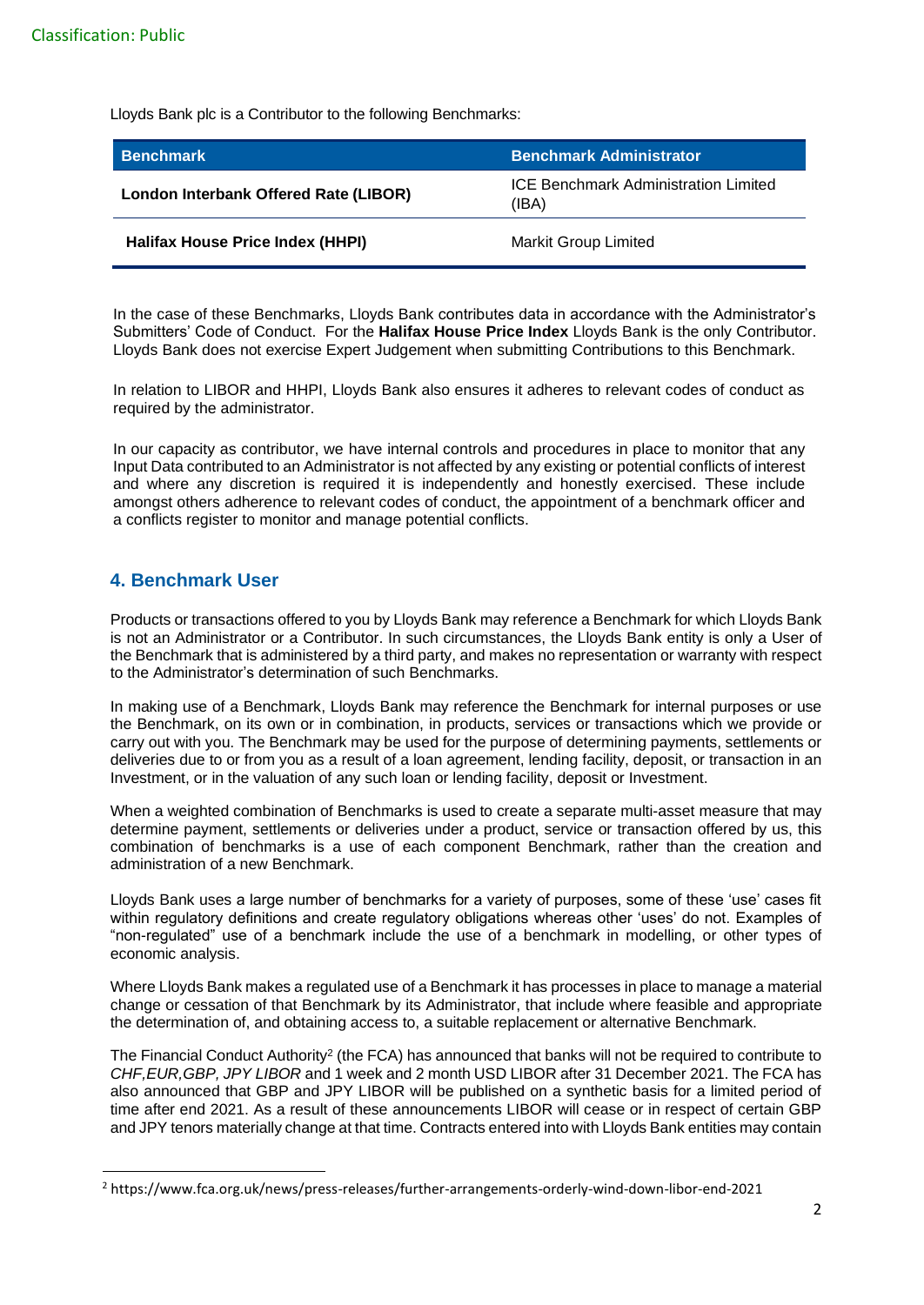provisions as to fallback rates to be applied in that event.

The FCA has also announced that the remaining 5 US dollar LIBOR settings will continue on the current basis until end-June 2023, when the USD LIBOR will cease.

# **5. Financial markets activity**

Lloyds Bank participates in financial markets and may enter into transactions or quote prices on Regulated Markets or Exchanges which may be provided to an Administrator and used for the purpose of determining a Benchmark.

Examples of Benchmarks in this category include:

- **ICE Swap Rate**<sup>3</sup>, formerly known as ISDAFIX, is a Benchmark for annual swap rates and spreads for interest rate swap transactions which is administered by ICE Benchmark Administration (IBA).
- **FX Benchmarks** such as those administered or published by WM Reuters or Bloomberg.
- **SONIA** is the Sterling Overnight Index Average rate. The Bank of England calculates, publishes and is the Administrator of SONIA. The Benchmark is derived from overnight unsecured transactions negotiated bilaterally as well as those arranged via brokers, using the Bank of England's Sterling Money Market daily data collection as data source. Lloyds Bank provides such data to the Bank of England.
- **ICE TERM SONIA Reference Rates ("ICE TSRR")<sup>4</sup>** is a newly created benchmark in January 2021 and designed to measure, on a daily basis, the expected (forward-looking) SONIA rates over a one-month, three-month, six-month and 12-month tenor using eligible prices and volumes for specified SONIA-linked interest rate derivative products, provided by trading venues.
- **Refinitiv Term SONIA** is a forward-looking, risk free reference rate available in one-month, threemonth, six-month and 12-month tenors denominated in Sterling.

## **6. Definitions**

"**Administrator**" means a natural or legal person that has control over the provision of a benchmark namely:

- a) administering the arrangements for determining a Benchmark
- b) collecting, analysing or processing input data for the purpose of determining Benchmark and
- c) determining a Benchmark through the application of a formula or other method of calculation or by an assessment of input data provided for that purpose.

**"Benchmark**" means any Index by reference to which the amount payable under a financial instrument or a financial contract, or the value of a financial instrument, is determined, or an index that is used to measure the performance of an investment fund with the purpose of tracking the return of such index or of defining the asset allocation of a portfolio or of computing the performance fees.

"**Benchmark Methodology**" means the written rules and procedures according to which information is collected and the Benchmark is determined

**"Contributor**" means a natural or legal person providing Input Data to an Administrator, or to another person for the purposes of passing to an Administrator, that is required in connection with the determination of a Benchmark, and is provided for that purpose.

"**Expert Judgement**" means the exercise of discretion by an Administrator or Contributor with respect to the use of data in determining a Benchmark, including extrapolating values from prior or related transactions, adjusting values for factors that might influence the quality of data such as market events or impairment of a buyer or seller's credit quality, or weighting firm bids or offers greater than a particular concluded transaction.

<sup>3</sup> https://www.theice.com/iba/ice-swap-rate

<sup>4</sup> https://www.theice.com/iba/risk-free-rates